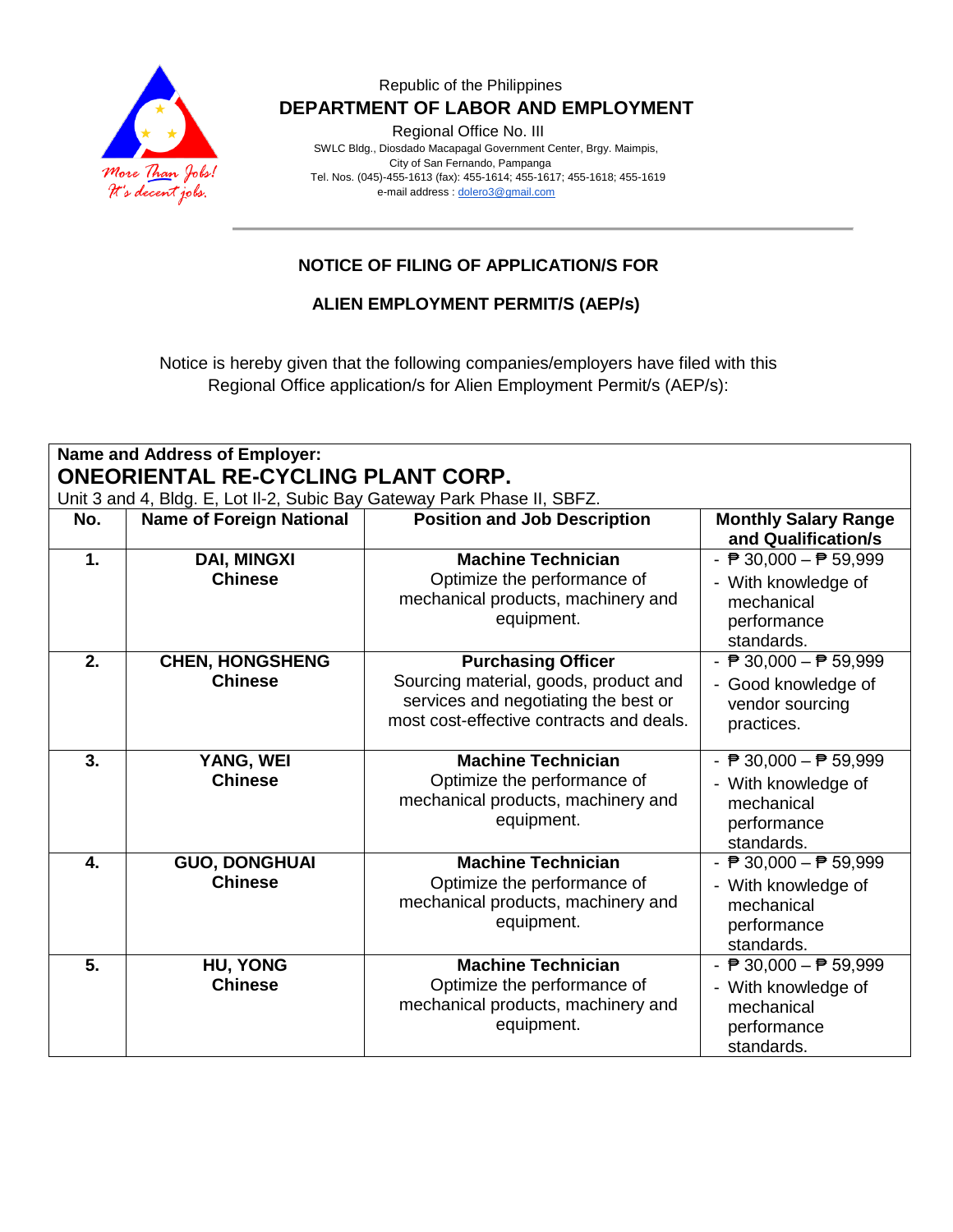

Regional Office No. III

 SWLC Bldg., Diosdado Macapagal Government Center, Brgy. Maimpis, City of San Fernando, Pampanga Tel. Nos. (045)-455-1613 (fax): 455-1614; 455-1617; 455-1618; 455-1619 e-mail address [: dolero3@gmail.com](mailto:dolero3@gmail.com)

| <b>Name and Address of Employer:</b><br><b>GOOD MEMORY ADVENTURE INC.</b><br>J. Abad Santos Ave., cor Aguinaldo St., CFZP. |                                      |                                                                                                                                                                                           |                                                                                                                                                                                     |  |
|----------------------------------------------------------------------------------------------------------------------------|--------------------------------------|-------------------------------------------------------------------------------------------------------------------------------------------------------------------------------------------|-------------------------------------------------------------------------------------------------------------------------------------------------------------------------------------|--|
| No.                                                                                                                        | <b>Name of Foreign National</b>      | <b>Position and Job Description</b>                                                                                                                                                       | <b>Monthly Salary Range</b><br>and Qualification/s                                                                                                                                  |  |
| 1.                                                                                                                         | <b>JIN, SUNGMI</b><br>Korean         | <b>Marketing Manager</b><br>Perform research and develop<br>marketing strategy/opportunities,<br>planning and implementing new sales<br>plans/pricing strategy.                           | - $\overline{P}$ 30,000 - $\overline{P}$ 59,999<br>- Can speak and write<br>Hangeul/Korean<br>language<br>- Relevant in<br>managerial marketing<br>and travel related<br>experience |  |
| 2.                                                                                                                         | <b>JIN, SUNGHYE</b><br><b>Korean</b> | <b>Reservation Sales Agent</b><br>Provide travel information, itineraries<br>and prices using selling techniques to<br>promote packages.                                                  | - $\overline{P}$ 30,000 - $\overline{P}$ 59,999<br>- Can speak and write<br>Hangeul/Korean<br>language<br>- Relevant in<br>managerial marketing<br>and travel related<br>experience |  |
| 3.                                                                                                                         | <b>LEE, YOUNGJUN</b><br>Korean       | <b>Senior Travel Consultant</b><br>Design travel itineraries for clients.<br>Make and confirm all travels<br>arrangements and maintain a friendly<br>demeanor and create efficient plans. | - $\overline{P}$ 30,000 - $\overline{P}$ 59,999<br>- Can speak and write<br>Hangeul/Korean<br>language<br>- Relevant in<br>managerial marketing<br>and travel related<br>experience |  |

| Name and Address of Employer:<br><b>GOLD LINK INTERNATIONAL (SUBIC) INC.</b><br>Unit B1-A, Lot 71, Innovative St., Subic Bay Gateway Park Phase 1, SBFZ. |                                        |                                                                                                                               |                                                                                                                            |  |
|----------------------------------------------------------------------------------------------------------------------------------------------------------|----------------------------------------|-------------------------------------------------------------------------------------------------------------------------------|----------------------------------------------------------------------------------------------------------------------------|--|
| No.                                                                                                                                                      | <b>Name of Foreign National</b>        | <b>Position and Job Description</b>                                                                                           | <b>Monthly Salary Range</b><br>and Qualification/s                                                                         |  |
|                                                                                                                                                          | <b>MEI, MINGMING</b><br><b>Chinese</b> | <b>Technician Supervisor</b><br>Monitor the installation, repair, and<br>troubleshooting & maintenance work of<br>Technician. | - $\overline{P}$ 30,000 - $\overline{P}$ 59,999<br>- Able to analyze<br>problems and<br>strategize for better<br>solution. |  |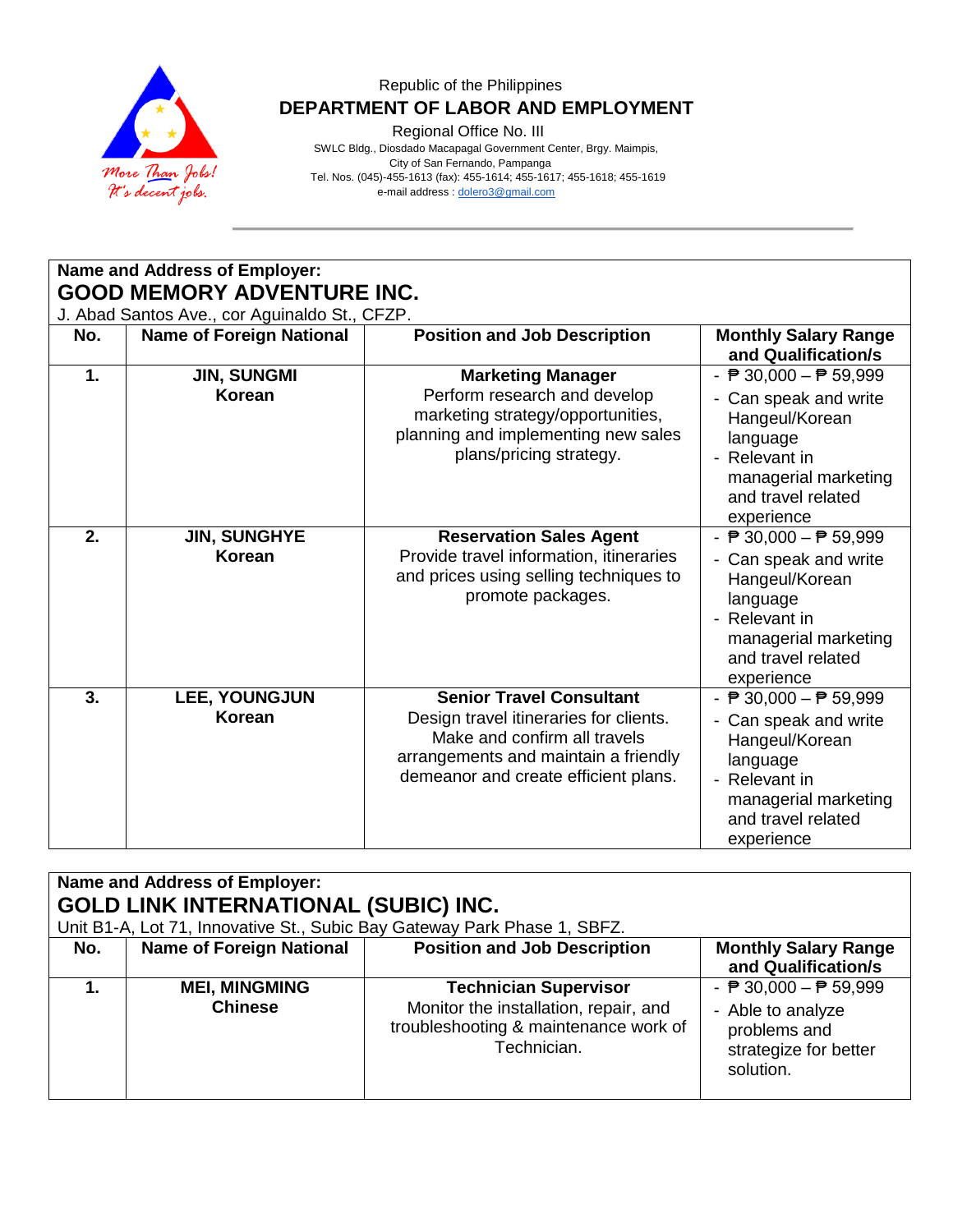

Regional Office No. III

 SWLC Bldg., Diosdado Macapagal Government Center, Brgy. Maimpis, City of San Fernando, Pampanga Tel. Nos. (045)-455-1613 (fax): 455-1614; 455-1617; 455-1618; 455-1619 e-mail address [: dolero3@gmail.com](mailto:dolero3@gmail.com)

| Name and Address of Employer:<br><b>SUPERL PHILIPPINES INC.</b><br>Angeles Industrial Park, Special Economic Zone, Calibutbut, Bacolor, Pampanga. |                                |                                                                                                                      |                                                                                                                                                            |  |
|---------------------------------------------------------------------------------------------------------------------------------------------------|--------------------------------|----------------------------------------------------------------------------------------------------------------------|------------------------------------------------------------------------------------------------------------------------------------------------------------|--|
| <b>Name of Foreign National</b><br><b>Position and Job Description</b><br><b>Monthly Salary Range</b><br>No.<br>and Qualification/s               |                                |                                                                                                                      |                                                                                                                                                            |  |
|                                                                                                                                                   | LIAO, YUYING<br><b>Chinese</b> | Interpreter<br>Coordinate the internal & external<br>concern.<br>Provide assistant on phone, resolve all<br>queries. | - $\overline{P}$ 30,000 - $\overline{P}$ 59,999<br>- Can speak fluent in<br>Mandarin and English<br>with good written and<br>oral communication<br>skills. |  |

# **Name and Address of Employer: CHARTER LINK CLARK INC.**

Panday Pira Ave., Extencion, IE 1 Phase II, CFZP.

| No. | <b>Name of Foreign National</b>              | <b>Position and Job Description</b>                                                   | <b>Monthly Salary Range</b><br>and Qualification/s                                                           |
|-----|----------------------------------------------|---------------------------------------------------------------------------------------|--------------------------------------------------------------------------------------------------------------|
| 1.  | <b>CHOI, SAI MAN JAMES</b><br><b>Chinese</b> | <b>Group Director</b><br>Handles all the admin, production, and<br>all about factory. | - $\overline{P}$ 30,000 - $\overline{P}$ 59,999<br>- With 20 years of<br>experience on the<br>manufacturing. |

# **Name and Address of Employer: CHANG-TSAI CONSTRUCTION & TRADING.**

Sitio Milagrosa, Brgy. Balon Anito, Mariveles, Bataan.

| No. | <b>Name of Foreign National</b>             | <b>Position and Job Description</b>                                                                                                  | <b>Monthly Salary Range</b><br>and Qualification/s                                                                     |
|-----|---------------------------------------------|--------------------------------------------------------------------------------------------------------------------------------------|------------------------------------------------------------------------------------------------------------------------|
|     | <b>HSU, CHANG-CHENG</b><br><b>Taiwanese</b> | <b>Supervisor</b><br>Responsible for coaching, resolving<br>issues and serving as link between<br>subordinates and upper management. | - $\overline{P}$ 30,000 - $\overline{P}$ 59,999<br>- 8 years' work<br>experience in<br>construction of power<br>plant. |